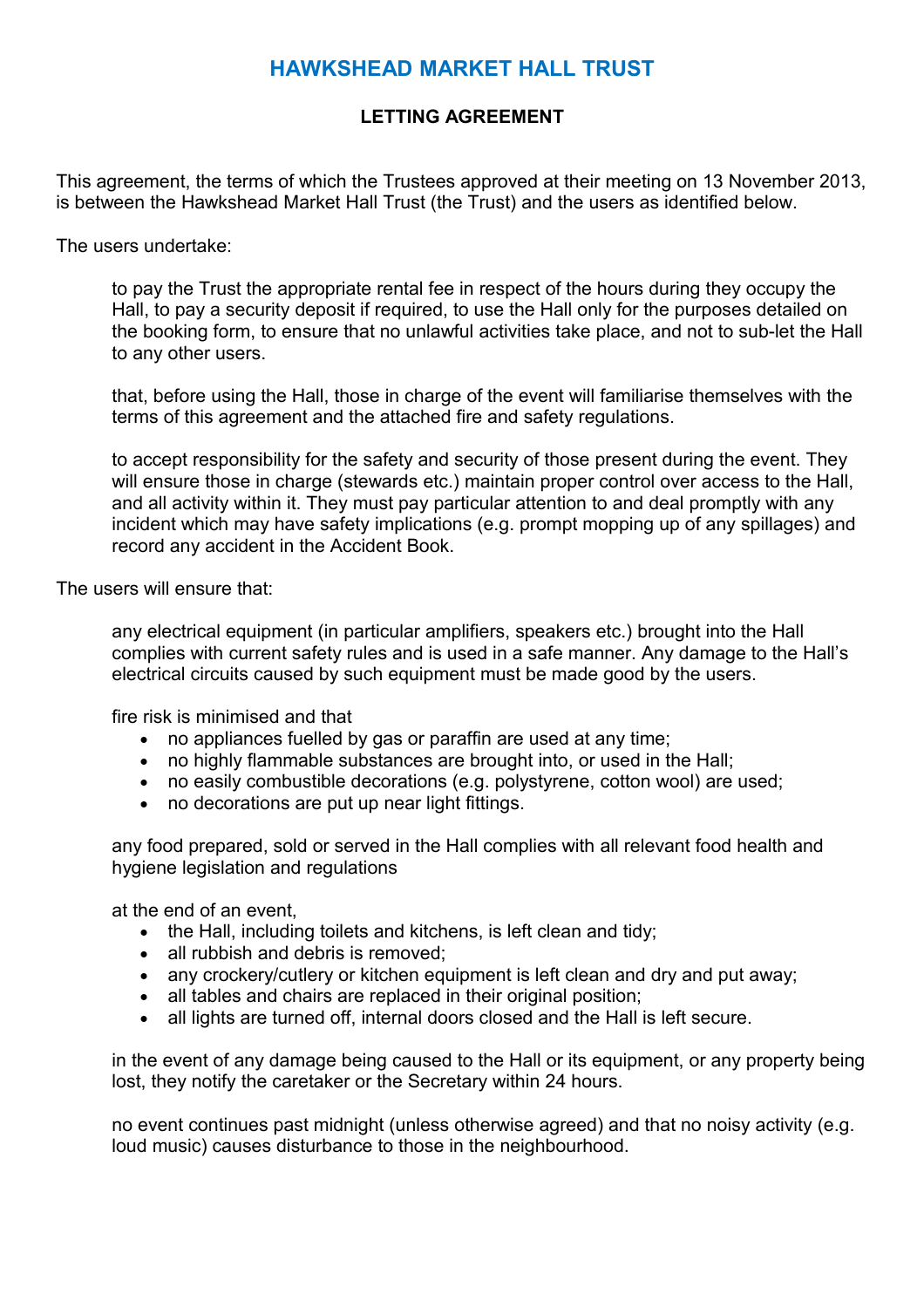The Trust:

undertakes that the Hall will be available at the time of letting in a clean state with the heating turned on in advance if necessary.

reserves the right not to accept a particular booking and, in exceptional circumstances, to cancel a booking: in the latter case, should an alternative date not be possible, any rental fees paid will be reimbursed.

may withhold any security deposit or levy an additional charge in the event of noncompliance with its letting terms, particularly in respect of the Hall being left clean and tidy.

makes available to users its licence from the Performing Rights Society for the performance of music but requires them to ensure that any use of music is compliant with this licence, and for making any additional arrangements necessary.

requires that, if alcohol is to be served, this is made clear on the booking form. The Hall is not licenced for the sale of alcohol and, if sale is contemplated, users must make the appropriate arrangements and inform the Caretaker or the Secretary.

accepts no responsibility in respect of injury to persons during events or for the loss or damage to private property left or used in the Hall.

This document must be read in conjunction with the Booking Form and, in signing the Booking Form, the users undertake that they have read and understood its contents, and will comply with its requirements.

| Signed on behalf of The Market Hall Trust |  |  |
|-------------------------------------------|--|--|
|                                           |  |  |
|                                           |  |  |
|                                           |  |  |

Two copies to be signed: one to be held by the Market Hall, one by the users.

ANNEX: FIRE INSTRUCTIONS